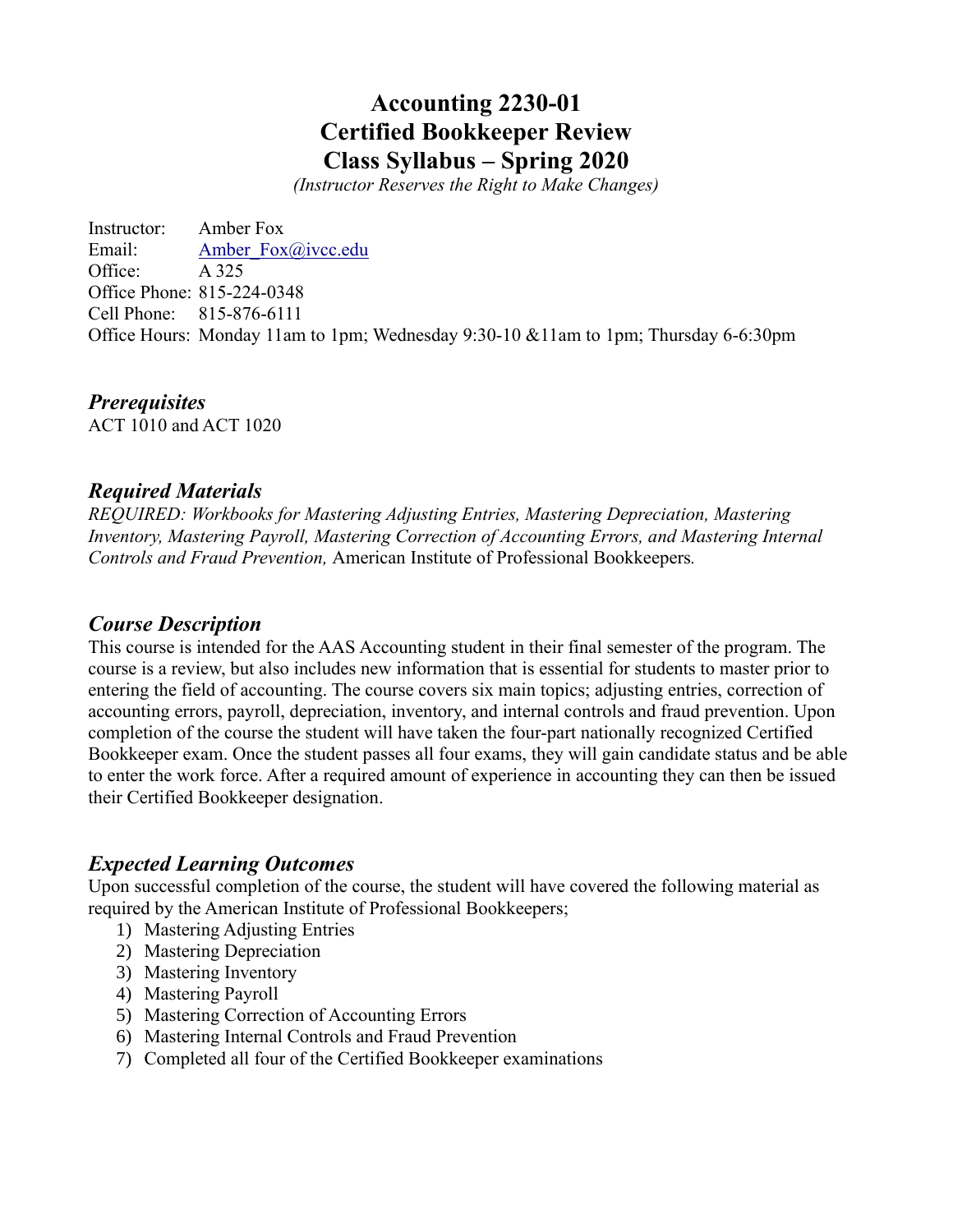## *Grading and Assessment of Student Learning*

|   | <b>GRADING</b> |                                     | <b>BREAKDOWN</b>     |           |
|---|----------------|-------------------------------------|----------------------|-----------|
| A | 90-100         | $1,791 - 1,990$ points CB Exams (4) |                      | $690$ pts |
| B | 80-89          | $1,592 - 1,790$                     | In-class Exams $(6)$ | $300$ pts |
|   | 70-79          | $1,393 - 1,591$                     | Take Home Exams (4)  | $400$ pts |
|   | 60-69          | $1,194 - 1,392$                     | Homework             | $600$ pts |
|   | $0 - 59$       | Less than $1,193$                   | <b>Total Points</b>  | 1,990     |

### *Structure of the Class*

We have a limited amount of time in which to cover a great deal of information; therefore, we will try to stick to our schedule and cover the material in an organized fashion.

Class time will focus mainly on covering the required material for the Certified Bookkeeper exam administered through the American Institute of Professional Bookkeepers. Class will be split between lecture, working through specific problems in your workbooks as well as selected exercises and problems, reviewing your homework assignments, and taking exams. During the semester we will take six in-class assessments that will simulate your actual CB exams. You will also complete the AIPB exams for Inventory and Internal Control/Fraud Prevention as part of your requirement for the CB designation.

I encourage you to ask questions as we go along. Your participation will be of benefit not only to you but also to your fellow students as it is an aid in overall learning process.

### *Attendance Policy*

You are expected to attend class regularly. It is imperative that you attend class as much as possible in order to improve your chances of success in this course.

This class will have 28 total class meetings with 20 prior to the withdrawal date and another 8 beyond that. **You may not have more than 2 unexcused absences for any reason during the semester. If you have excessive unexcused absences, the instructor reserves the right to withdraw you from class without prior notification. Any borderline grades will be negatively affected by excessive absences.**

## *Classroom Rules*

A few rules for the classroom:

- 1) ALL cell phones are to be OFF (not vibrate) and PUT AWAY during class. You may check messages during our break.
- 2) Professionalism Is an important part of the business world and is demanded of those who choose accounting as their career. Part of the learning process involves understanding what is expected of you in class including your behavior and attitudes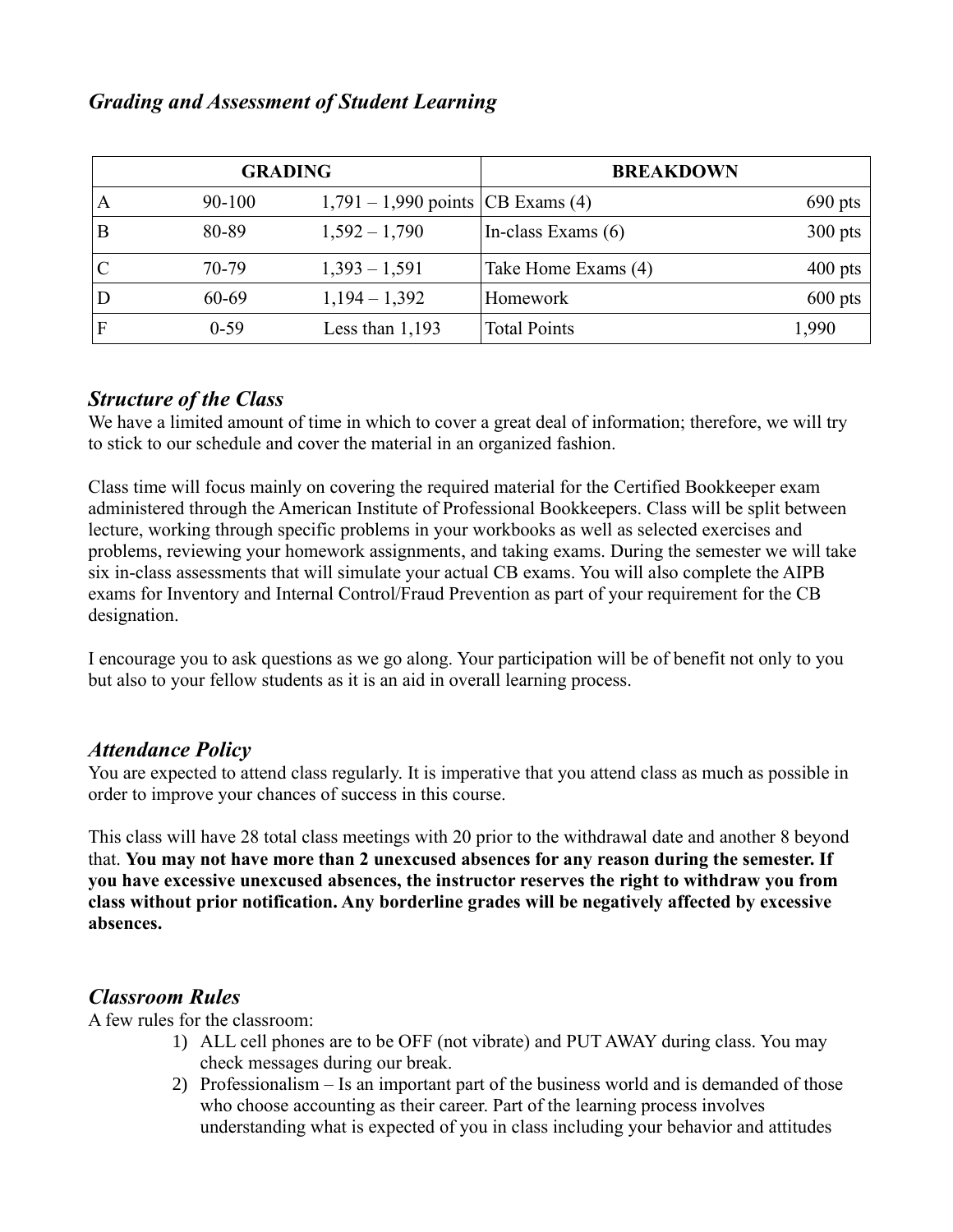towards your instructor and fellow students. As part of this class you will be required to be respectful of others, to show courtesy, and to conduct yourself in a professional manner.

3) Promptness – You are expected to be in class and in your seat ON TIME. If you arrive late is it a distraction to others in the class. I reserve the right to ask you to leave if you continue to arrive late.

## *Instructor Expectations*

This course is designed to prepare you to successfully complete the four Certified Bookkeeper (CB) exams as required by the American Institute of Professional Bookkeepers.

In order to complete these requirements, you will be required to complete two exams given at a Prometric Testing Center with a passing score of at least 75%. In addition, you will need to take two exams at IVCC and obtain a score of at least 70%. **You are responsible for scheduling your two exams at a local Prometric Testing Center.**

You should spend most of your time outside of class reviewing all topics covered in each of the workbooks as thoroughly as possible.

You will be required to use a great deal of self-discipline in order to keep up with the assignments and be prepared for the four exams throughout the semester, **therefore you should expect to devote 6 hours or more a week to the material and assignments**. Some students may find that more or less time is required depending on their understanding of the material.

To be successful you should:

- 1) Read the chapter quickly to get a "feel" of the material
- 2) Re-read the chapter a second time much more slowly highlighting specific areas that the author is covering
- 3) Make a note card or other study aid to help commit certain concepts to memory
- 4) Work the problems as assigned. Working and reworking problems will help develop the skill sets necessary to apply the concepts
- 5) Review the solutions to the material assigned. Rework any problems you struggled with.
- 6) IF YOU ARE HAVING PROBLEMS, MAKE AN APPOINTMENT TO SEE ME, I CANNOT HELP YOU IF YOU DO NOT ASK FOR HELP

### *Assessment Guidelines*

#### **Homework Assignments**

There are six homework assignments worth a total of 600 points as follows:

| Homework Assignment 1 | <b>Adjusting Entries</b> | 100 points |
|-----------------------|--------------------------|------------|
| Homework Assignment 2 | <b>Error Correction</b>  | 100 points |
| Homework Assignment 3 | Payroll                  | 100 points |
| Homework Assignment 4 | Depreciation             | 100 points |
| Homework Assignment 5 | Inventory                | 100 points |
| Homework Assignment 6 | Internal Control         | 100 points |
|                       |                          |            |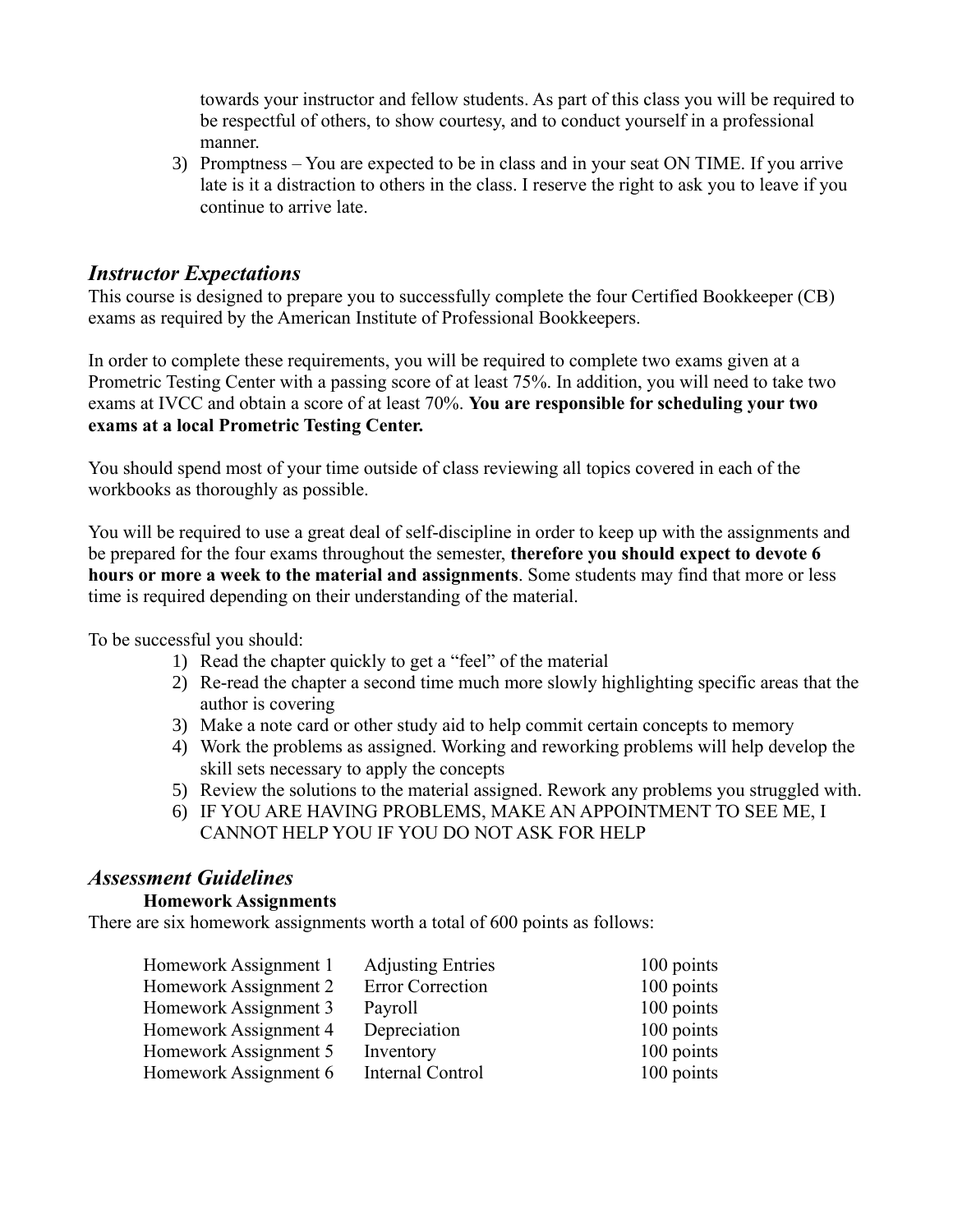#### **Take Home Exams**

There are four take home exams worth a total of 400 points as follows:

| Take Home Exam 1 | <b>Adjusting Entries</b> | $100$ points |
|------------------|--------------------------|--------------|
| Take Home Exam 2 | <b>Error Correction</b>  | 100 points   |
| Take Home Exam 3 | Payroll                  | 100 points   |
| Take Home Exam 4 | Depreciation             | 100 points   |

#### **Certified Bookkeeper Exams**

There will be four assessments totaling 690 points. The first two exams are to be taken at a Prometric Testing Center. You will need to provide a copy of your score report to the instructor to receive your points.

| CB Exam 1 | Adjusting Entries/Error Correction 195 points |            |
|-----------|-----------------------------------------------|------------|
| CB Exam 2 | Payroll/Depreciation                          | 255 points |

The final two exams are open book and will be turned in during scheduled class periods.

| CB Exam 3 | Inventory                                     | 150 points |
|-----------|-----------------------------------------------|------------|
| CB Exam 4 | Internal Control & Fraud Prevention 90 points |            |

#### **In-Class Exams**

There will be six exams totaling 300 points that will be taken during our class period. The exams with their relative point value and coverage area are as follows:

| Exam 1 | <b>Adjusting Entries</b> | 67 points |
|--------|--------------------------|-----------|
| Exam 2 | <b>Error Correction</b>  | 32 points |
| Exam 3 | Payroll                  | 70 points |
| Exam 4 | Depreciation             | 55 points |
| Exam 5 | Inventory                | 52 points |
| Exam 6 | <b>Internal Control</b>  | 24 points |

#### *Late Submission Policy*

All assignments are due according to the course schedule, unless otherwise specified by the instructor. Late work will not be accepted and will be given a 0.

Work may be submitted early.

Exams are to be taken in class as specified in the Course Schedule. There will not be any makeup tests **unless the student contacts the instructor before the date and time of the exam. If the student does not contact the instructor before this date, they will receive a zero!** 

If the student should contact the instructor prior to class time on the date of the exam with a legitimate reason (as determined by the instructor) as to why they cannot take the test during the scheduled time, an alternative time will be arranged. This will be done only under extreme circumstances. Proof of circumstance may be requested by the instructor. If you will miss a scheduled exam you must make an appointment with the Assessment Center for the exam to be made-up. It must be made up within 3 days of the original exam date. I reserve the right to change the original exam prior to a make-up being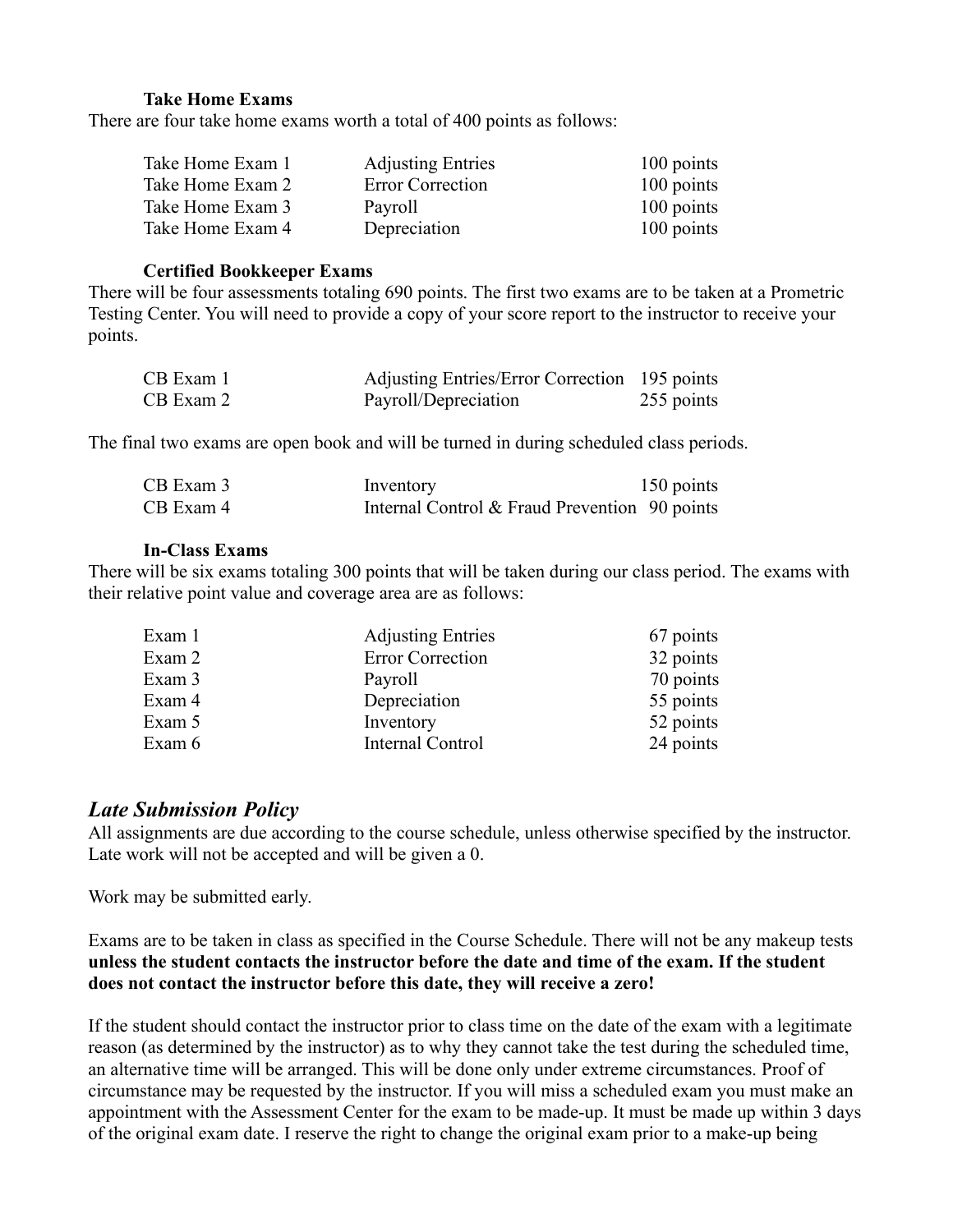given.

Should the student know in advance that they will not be able to take an exam during the allotted week; the student should contact the instructor right away so that the exam can be taken in advance.

#### **Exams Taken at a Prometric Testing Center**

Two of the four CB exams must be taken at a Prometric Testing Center. It will be up to you to schedule these two exams at a Prometric Testing Center of your choice. You should contact your testing center shortly after the beginning of the semester to ensure that you have a location and time reserved. These two exams must be scheduled and taken no later than the following dates:

| CB Exam 1 | $02 - 29 - 2020$ | 2 hours | Prometric Test Center |
|-----------|------------------|---------|-----------------------|
| CB Exam 2 | $04 - 30 - 2020$ | 2 hours | Prometric Test Center |

## *Extra Credit Policy*

No extra credit is given in this course; however, the instructor reserves the right to add additional assignments(s) as extra credit should it be considered beneficial to the learning process.

## *Plagiarism and Cheating Policy*

Plagiarism involves using another person's exact words or thoughts without citing the source in your work. Plagiarism is therefore an illegal act that constitutes a type of theft from another individual. Such actions are not tolerated in the business world and will not be tolerated in class. Whenever exact quotes are used, citing the source of the original material is required. Illinois Valley Community College prohibits plagiarism in any form. Students found plagiarizing or cheating in any way will result in a 0 for that particular assignment. Should there be a repeat offense the student will be brought to the attention of the Department Dean and subject to disciplinary actions as determined by the college.

## *Special Needs*

This course is designed to support a diversity of learners. My hope is to create a safe environment for all students. If you want to discuss your learning experience, please talk to me as early in the term as possible. If you know you have, or suspect you have a disability (learning disability, physical disability, or psychiatric disability such as anxiety, depression, bipolar disorder, AD/HD, post-traumatic stress, or others) for which you may need accommodations, please contact the Disability Services Office in B204. Tina Hardy [tina\\_hardy@ivcc.edu,](mailto:tina_hardy@ivcc.edu) 224-0284 or Valorie Smith valorie smith@ivcc.edu, 224-0634 work in that office and can help determine if you are eligible for support*.*

## *Withdrawal Policy and Financial Aid*

You may be withdrawn from the class in one of two ways:

Instructor Initiated – Based on the attendance requirement outlined above, I reserve the right to withdraw a student from class without prior notification.

Student Initiated – Effective Summer 2011, students will have the ability to initiate a withdrawal from classes. By completing the form in the Records Office or at [www.ivcc.edu/withdraw,](http://www.ivcc.edu/withdraw) the student is authorizing IVCC to remove him/her from the course. Entering the student ID number serves as the student's electronic signature. **IVCC has the right to rescind a withdrawal in cases of academic**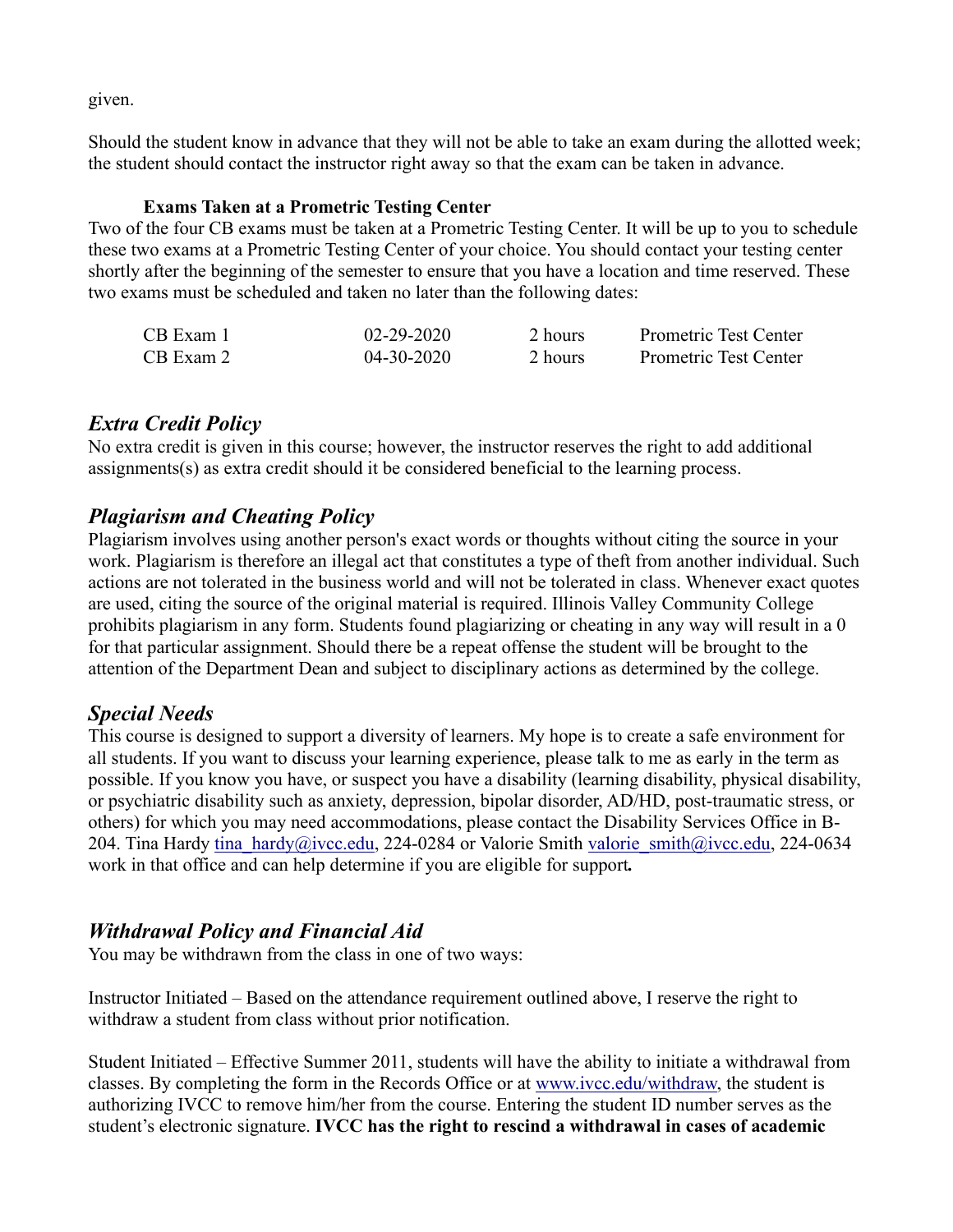#### **dishonesty or at the instructor's discretion.**

Students should be aware of the impact of a withdrawal on full-time status for insurance purposes and for financial aid. It is highly recommended that students meet with their instructor or with a counselor before withdrawing from a class to discuss if a withdrawal is the best course of action for that particular student. **The last day to withdraw for this class is April 7, 2020.** 

**Do not assume that the instructor will drop the student prior to the withdrawal date based on attendance or grades. It is the responsibility of the student to drop themselves if they decide to stop attending. Any student who has not withdrawn from the class after this date will receive a letter grade!**

#### *Communicating with the Instructor*

The instructor's contact information is listed above. You may contact me by phone, in person or email. I only respond to emails, calls, texts between the hours of 8AM and 8PM. Any communication received within this time period will be answered as soon as possible or within 24 hours. When contacting the instructor using email, be sure to place your full name in the subject line along with your class number and section.

#### *Student Email*

Should I need to communicate with the class I will send an email to your IVCC account. You are responsible for checking your IVCC email frequently. For information on accessing this account, go to [www.ivcc.edu/studenthelpdesk.aspx?id=16712.](http://www.ivcc.edu/studenthelpdesk.aspx?id=16712)

#### *Online Requirements*

#### **Blackboard**

All materials, communication, grades, course documents, and so on will be provided for you though Blackboard. Your instructor will enroll you in your Blackboard class based on the class roster.

**Please be sure to check Blackboard each day for announcements from your instructor concerning all important information for this class.** Also, be sure to verify that your student email account is working. Important announcements may also be emailed to you through Blackboard by your instructor. It is the student's responsibility to ensure that their student email is correct and working properly.

To log in the First Time:

- 1) Go to [http://ivcc.blackboard.com](http://ivcc.blackboard.com/)
- 2) Follow the instructions